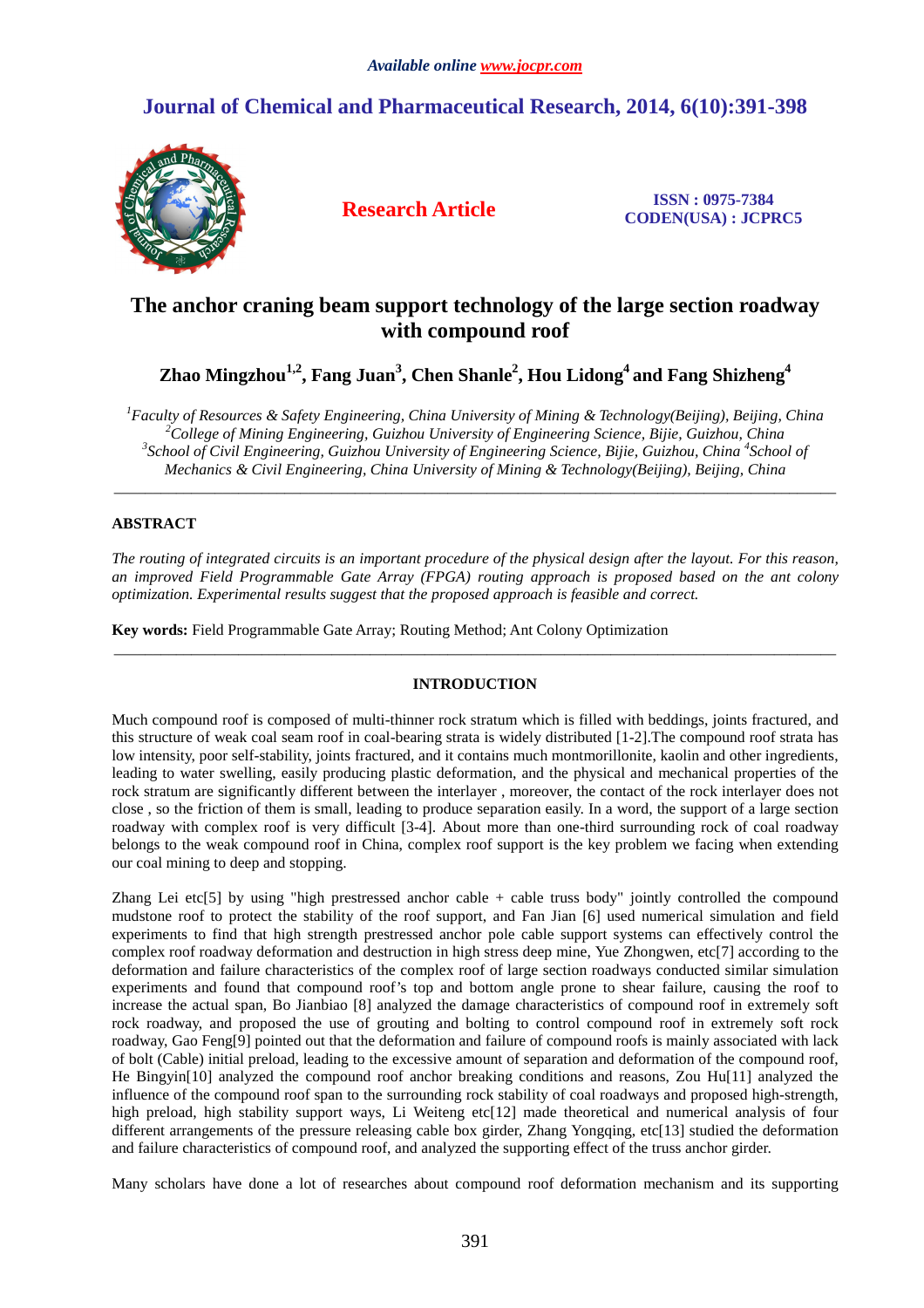technology, and also achieve fruitful results, but most studies are directed at relatively small sections of roadways, and lack of large roadway section research, especially the research of large roadway section deformation and failure characteristics under the anchor beam supporting. Taking the compound roof of the 11604 cut-hole large section roadway, a coal mine roadway in Guizhou, as the background, we analyse the support mechanism of anchor beam that supporting large section roadway, and apply the anchor beam support way in 11604 roadway. This research has important theoretical and engineering significance.

*\_\_\_\_\_\_\_\_\_\_\_\_\_\_\_\_\_\_\_\_\_\_\_\_\_\_\_\_\_\_\_\_\_\_\_\_\_\_\_\_\_\_\_\_\_\_\_\_\_\_\_\_\_\_\_\_\_\_\_\_\_\_\_\_\_\_\_\_\_\_\_\_\_\_\_\_\_\_*

# **THE ANALYSIS OF ANCHOR BEAM MECHANISM IN LARGE SECTION WITH COMPOUND ROOF**

Anchor cable beam consists of high prestress cable and high stiffness joists, which are squeezed together to form a high strength and stiffness combined rock beam by prestress, so as to effectively control the roadway rock deformation and failure, its supporting schematic diagram shown in Figure 1 .



**Fig.1 Large section compound roof anchor beam supporting Schematic** 

(1) Joist squeeze in the upper strata under the action of anchor cable's prestress, which change the roof strata from the unconformity contact rock strata under the unidirectional and bidirectional stress condition into a combination of three-dimensional stress state of the beam, while the horizontal joists anchor squeeze rock beams in horizontal and vertical direction, to increase strength and stiffness of rock beams.

(2) The joists in anchor beam supporting structure can greatly increase the surface area of the supporting structure, squeeze the compound roof strata under the action of high prestress, eliminate the gap between the support and the surrounding rock, so that the supporting structure can evenly bear deformation pressure of surrounding rock, preventing the support's bearing capacity greatly reducing caused by uneven concentrated loads and eccentric loads, while the anchor can effectively spread in the roof.

(3) Rectangular roadway, especially in the large section roadway with compound roof, prone to shear failure, whose shoulder angle is the shear stress concentration area, and the effect of shoulder angle surrounding rock after destruction supporting roof weakens, causing the roof actual span increases, so that the rectangular roadway prone to cut the top and fall accident. The prestresse applied by Joist anchor that is through the shear stress concentration area, can offset some shear stress of the surrounding rock, and the anchor has a strong shear resistance, and can rock form anti- shear structure with beam, shoulder angle anchor together, which can effectively control shear failure of the shoulder angle.

## **THE DESIGN AND ANALYSIS OF COMPOUND ROOF SUPPORT PROGRAM IN LARGE SECTION ROADWAY**

## 1 Project Overview

The 11604 working face 16 # coal mining of a coal mine in Guizhou, is relatively stable, and its inclination is 10  $^{\circ}$  ~ 17<sup>°</sup>, an average of 12<sup>°</sup>, and its direct top is compound roof which consist of six layers of shale and coal seam interaction occurrence, with an average thickness of 2.2m; and the roof above the direct top about  $4 \sim 6$ m thick is mudstone or shale sandstone, and thin-bedded, water expansive; the layer above the shale layer, the thickness of  $7 \sim$ 8m, is the aqueous K8 sandstone. The floor is gray fine sandstone, horizontal bedding, clip black mudstone bands, the average thickness is 2.0m. The Cut Coal Lane in 11604 working face is a large section compound roof, measuring  $7.0 \text{m} \times 3.2 \text{m}$  (width  $\times$  height). 11604 roadway initial design uses anchor net support, after digging tunnel the roof continues deformation, and appears large sink, block caving phenomenon, and the deformation between two and kick drum is obvious, and there has been part of the anchor bolt pulled off. After the renovation, the support program is still not effectively control the roadway surrounding rock deformation. It causes a serious impact to mine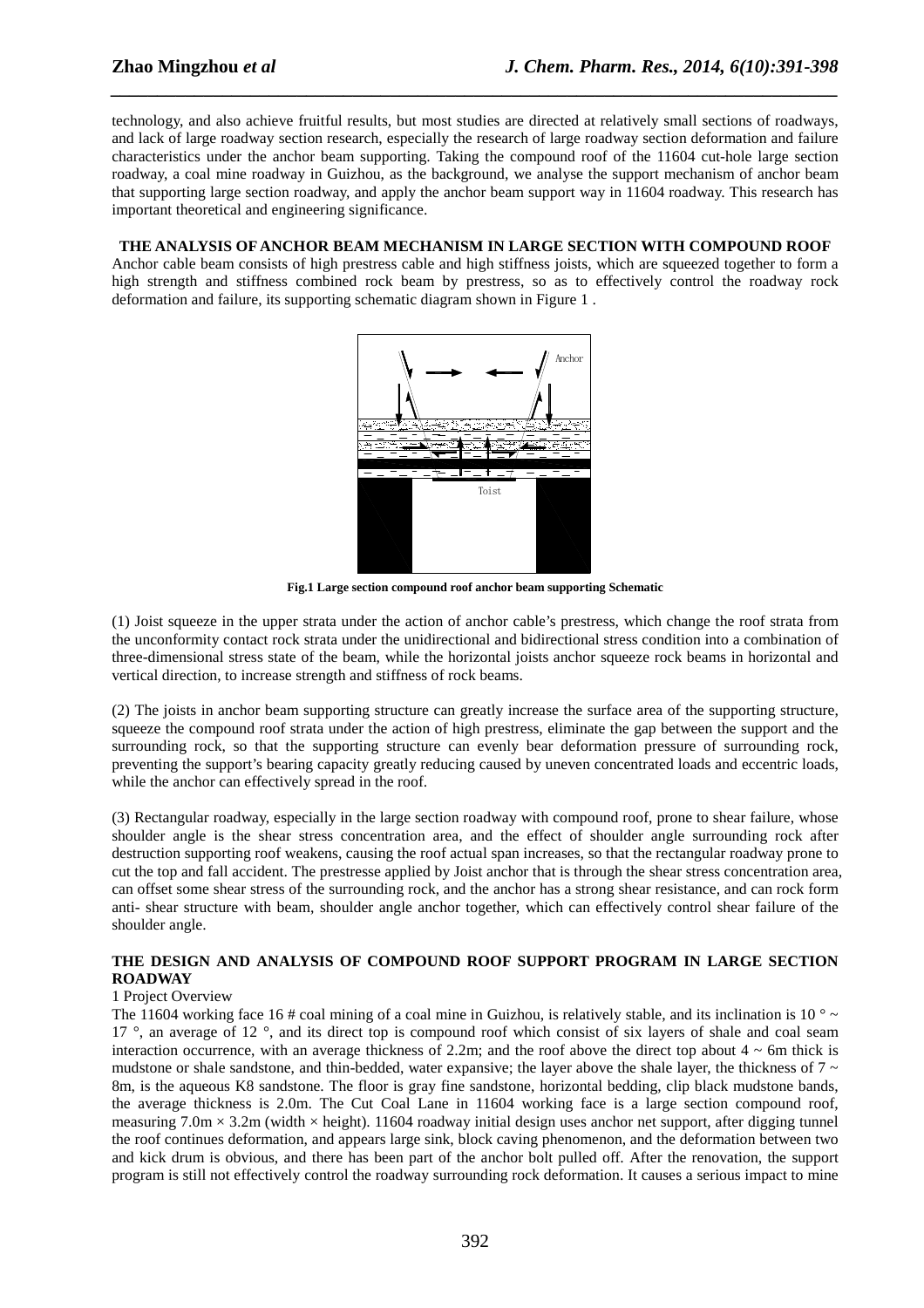safety in production.

#### 2 Design of support program

The section shape of 11604 cut-hole compound roof roadway is rectangular, its dimensions are: length  $\times$  width = 7.0m  $\times$  3.2m, twice forming. The first excavation section size is 3.5m  $\times$  3.2m (width  $\times$  height); and the second tunneling section size is  $3.5m \times 3.2m$  (width  $\times$  height). Using anchor beams to support, the parameters are as follows:

*\_\_\_\_\_\_\_\_\_\_\_\_\_\_\_\_\_\_\_\_\_\_\_\_\_\_\_\_\_\_\_\_\_\_\_\_\_\_\_\_\_\_\_\_\_\_\_\_\_\_\_\_\_\_\_\_\_\_\_\_\_\_\_\_\_\_\_\_\_\_\_\_\_\_\_\_\_\_*



**Fig.2 Anchor beam support program** 

In the roadway roof we arrange 10  $\varphi$ 20mm  $\times$  2500mm L no longitudinal reinforcement high-strength steel bolt, the inter-row space is  $800$ mm  $\times$   $800$ mm. The roof bolt distance of first tunneling section and the second section is 300mm, and every bolt anchor length is 1600mm, its tightening torque is not less than 140N • m. The angle of the roof corner bolt and the plumb line is 20 °, the rest of the roof bolt arranged vertically. Roof anchor support alternately arranged anchor joists and anchor monomer, the row spacing of anchor is 1.6m. When hitting a row of anchor joists, we hit a row of anchor monomer; the space of adjacent raw is 1.6m, the anchor in the first excavation roadway and the joist anchor in the second excavation roadway display in the same cross-section. Anchor specifications is  $\varphi$ 15.24mm × 10400mm, and the anchoring length is 3600mm, and the preload force is not less than 120kN. The distance of the anchor monomer to coal side is 1.8m, and the anchor beam bottom span is 2.0m, the distance of the anchor joists to coal side is 1.5m, the angle between the anchor joists and the vertical line is 20 $\degree$ , and the angle between the anchor joists close to the roadway middle and the plumb line is  $5^\circ$ , the joists using 12 # channel steel, the length is 2.0m.

Using  $\varphi$ 20mm  $\times$  2500mm high strength steel bolt without longitudinal reinforcement support the roadway two left-handed, anchoring length is 1.2m, tightening torque is not less than 100N • m, the row space between each anchor raw is 800mm  $\times$  800mm, and the distance of the upper side anchor to the roof is 400mm, and the angle between the upper side anchor and the horizontal direction is  $10^\circ$ , the remaining three bolt arrange into a horizontal layout. The lower side anchor to the bottom is 400mm, the steel pallet specifications is  $180$ mm  $\times$  180mm  $\times$  8mm (length  $\times$  width  $\times$  thickness), and using diamond wire mesh support surrounding rock, the metal mesh specifications is: length  $\times$  width = 11m  $\times$  0.85m. Steel ladder beams is welded by  $\varphi$ 14mm steel bars, width 80mm and length 3.0m.

#### 3 Numerical analysis of the support program

To analyze the supporting effect of anchor beam supporting to the large section compound roof, we establish the numerical model of the anchor beams support and the original anchor net support, the model is showed in Figure 3, the size of the numerical calculation model is  $90m \times 60m$ , and the rock constitutive relations uses Mohr - Coulomb model; the model upper boundary conditions is the stress boundary conditions, the stress is uniform load:  $q =$ 5.886MPa, and the lower boundary, the L-boundary and R-boundary conditions are displacement boundary conditions. The rock physical and mechanical parameters of the model are displayed in the following table. In this numerical calculation model, the bolt length is 2.5m, and the anchor length is 10.4m, Table 1-2 shows the physical and mechanical parameters of every rock stratum and bolt, anchor mechanical parameters.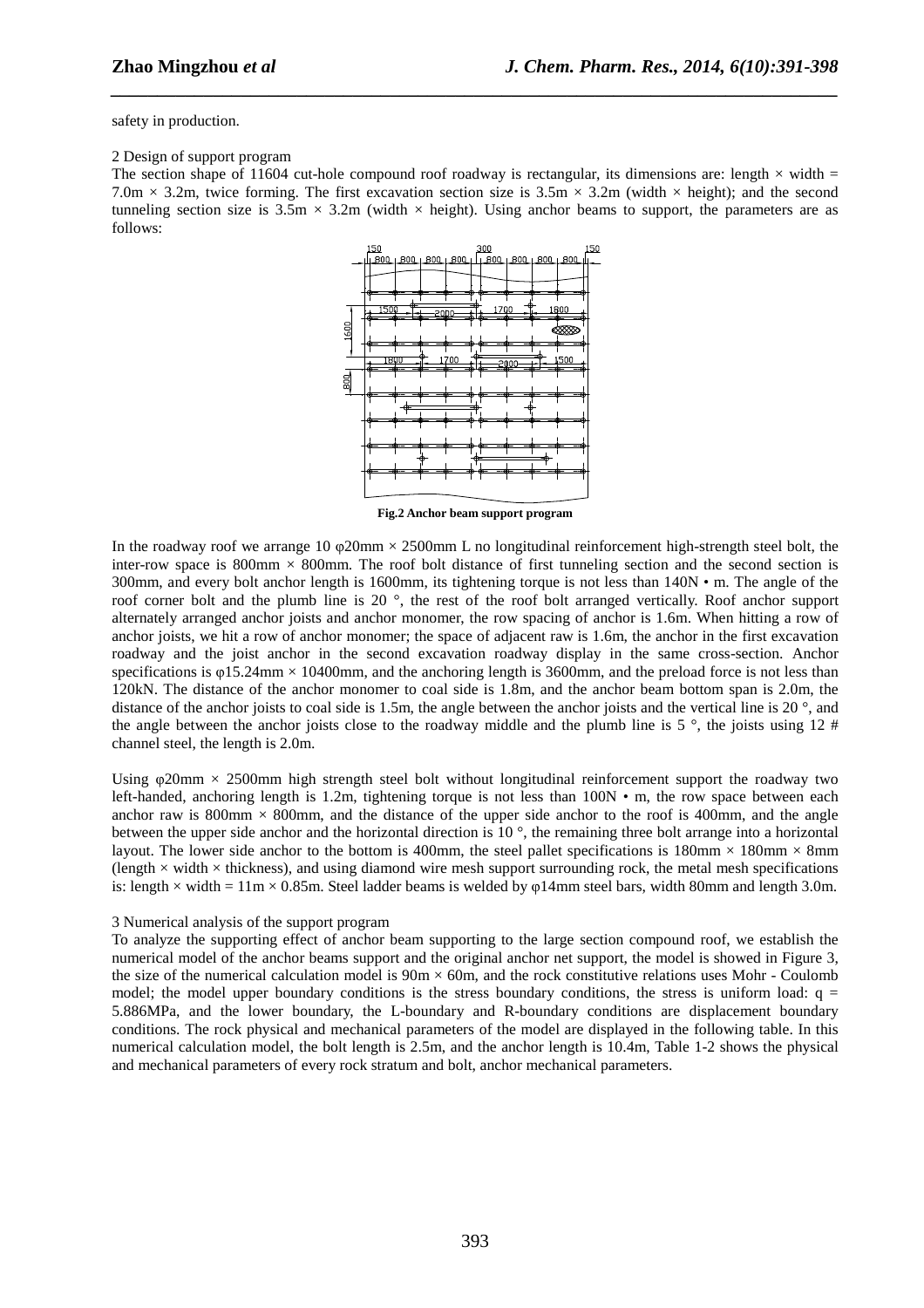

*\_\_\_\_\_\_\_\_\_\_\_\_\_\_\_\_\_\_\_\_\_\_\_\_\_\_\_\_\_\_\_\_\_\_\_\_\_\_\_\_\_\_\_\_\_\_\_\_\_\_\_\_\_\_\_\_\_\_\_\_\_\_\_\_\_\_\_\_\_\_\_\_\_\_\_\_\_\_*

**Fig.3 Rock stratum distribution in the model** 

|  |  |  |  |  | Table.1 Coal and rock mechanical parameters |
|--|--|--|--|--|---------------------------------------------|
|--|--|--|--|--|---------------------------------------------|

| Lithology        | Density  | Shear modulus | Bulk modulus | Bond force | Internal friction angle | Tensile strength |
|------------------|----------|---------------|--------------|------------|-------------------------|------------------|
|                  | $g/cm^3$ | /GPa          | /GPa         | /MPa       |                         | /MPa             |
| Medium sandstone | 2.63     | 12.5          | 16.5         | 14.15      | 31                      |                  |
| Fine sandstone   | 2.60     | 11.1          | 14.7         | 8.58       | 30                      | 3.53             |
| Shaly sand       | 2.57     | 20.3          | 27.1         | 4.52       | 29                      | 2.24             |
| Mudstone         | 2.50     | 10.2          | 17.0         | 2.34       | 29                      | 1.05             |
| Coal             | l.40     |               | 16.3         | 2.52       | 28                      | 0.81             |

**Table.2 Anchor and bolt mechanical parameters** 

| Mechanical parameters  | <b>Bolt</b> | Anchor |
|------------------------|-------------|--------|
| Elastic modulus        | 98.6GPa     | 150GPa |
| Tensile strength       | 600MPa      | 900MPa |
| Compressive strength   | 600MPa      | 900MPa |
| <b>Resin stiffness</b> | 19MPa       | 19MPa  |
| Resin cohesion         | 35MPa       | 35MPa  |

As shows in the roadway displacement vector figure 4 of the former anchor net support and the anchor beam support, the roof support is the difficult and key problem in the large section compound roof. The fastest roadway surface deformation rate often appears in the middle of the roadway roof, and the roadway surface deformation rate under the anchor beam support is 35.1 percent of the original anchor net support, and the maximum deformation of roadway roof under the former and the latter support is 432mm and 142mm, obviously after the roof subsidence decreases 67.1% after using the anchor beam support, and the roadway roof sink is controlled effectively. Using anchor joists reinforce the surrounding rock at the roadway shoulder, the failure caused by excessive deformation get better control, and two coal sides deformation is also significantly reduced, floor heave also decreased, as shown in Figure 5. The roadway surface deformation is significantly lower under the anchor beam support than the original anchor net support.



**(a) Vector displacement of the anchor net support**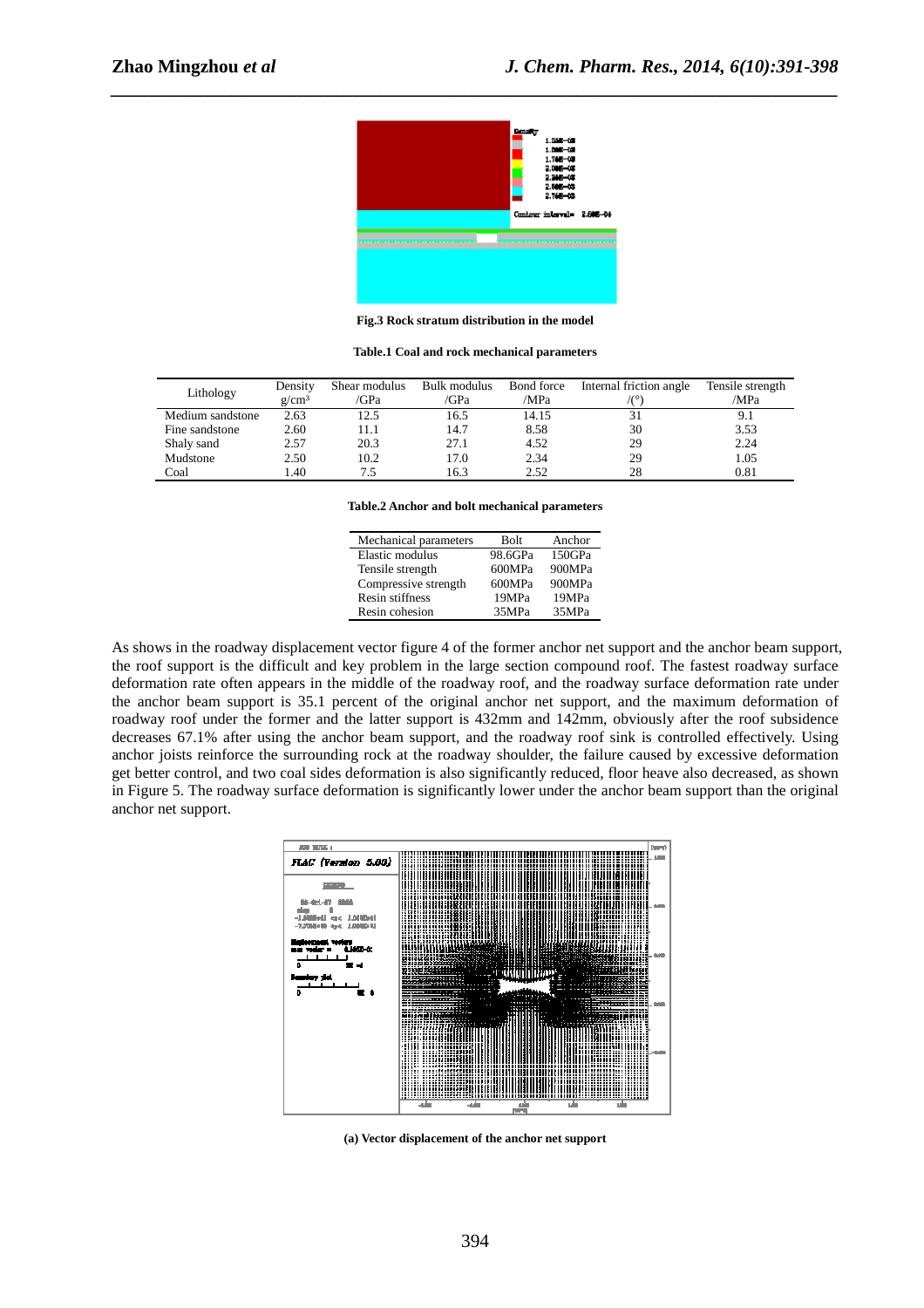

*\_\_\_\_\_\_\_\_\_\_\_\_\_\_\_\_\_\_\_\_\_\_\_\_\_\_\_\_\_\_\_\_\_\_\_\_\_\_\_\_\_\_\_\_\_\_\_\_\_\_\_\_\_\_\_\_\_\_\_\_\_\_\_\_\_\_\_\_\_\_\_\_\_\_\_\_\_\_*

**(b) Vector displacement of the anchor beam support** 





**Fig.5 Surface displacement of the roadway** 



**(a) Former anchor net support**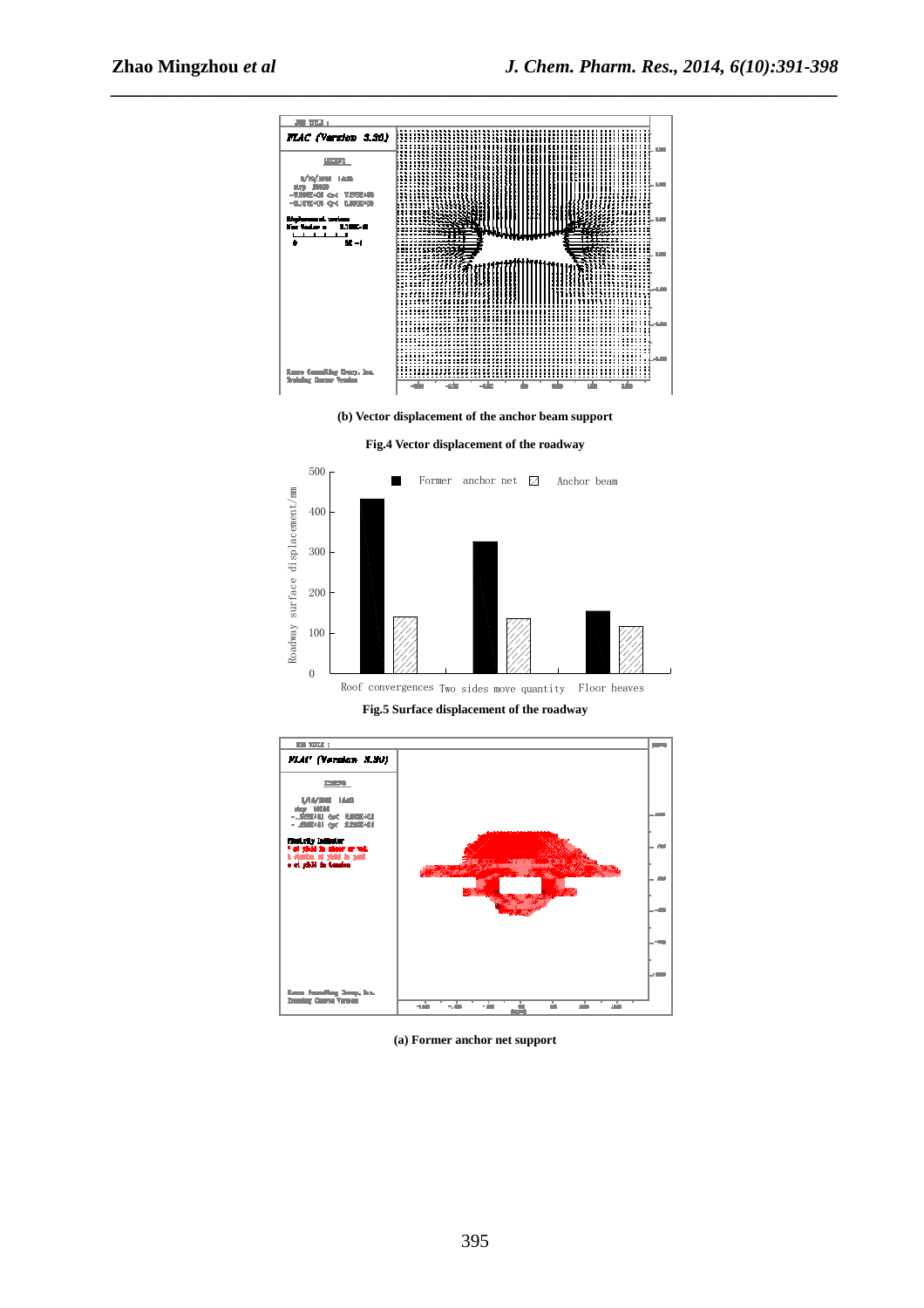

 **(b) Anchor beam support** 

**Fig.6 Roadway plastic zone distribution** 

11604 cutting whole compound roof is composed of six mudstone and coal seam which is interactive occurrence, its strength is low, its span is large, and its overall stability is poor, and under the original anchor net support the roadway severely damages, as shown in Figure 6 (a). The numerical simulation results show that the greatest damage depth of the roof rock is 8.4m. After using the anchor beam support, the joists of the anchor beam increases the surface area of the support structure, so the Pre - tightening Force of the preload anchor in the roof get effective diffusion, effectively reducing the roadway roof rock tensile stress, and reducing the roadway roof strata damage extent, while the roadway compound roof in the anchoring range squeezed into a large rock beam which have large strength and stiffness, thus effectively controlling the roof deformation failure, as shown in 6 (b). The numerical simulation results show that under the anchor beam support the roof destruction depth reduced to 3.2m; as joists anchor pass through the roadway shoulder which is shear stress concentration area, the prestressing force the joists anchor produces can offset some of the rock shear stress, meanwhile the anchor has a strong shear resistance, so it can effectively control the shoulder shear failure, leading to reduce the plastic zone of the roadway two sides.

### **SITE MONITORING**

In order to observe the supporting effect of the anchor beams in cut roadway with the large section roadway compound roof, Surface displacement monitoring section is set using cross distribution point method ( as shown in Figure 7) and three stations are set in cut roadway with the large section roadway compound roof, the upper station is 35m away from the track crossheading, while the lower is 35m away from the transportation crossheading, the central station is located in the middle position of the cut roadway, the monitoring of changes in the roadway surface displacement as shown in Figure 8.



**Fig.7 Roadway surface displacement monitoring sections arranged**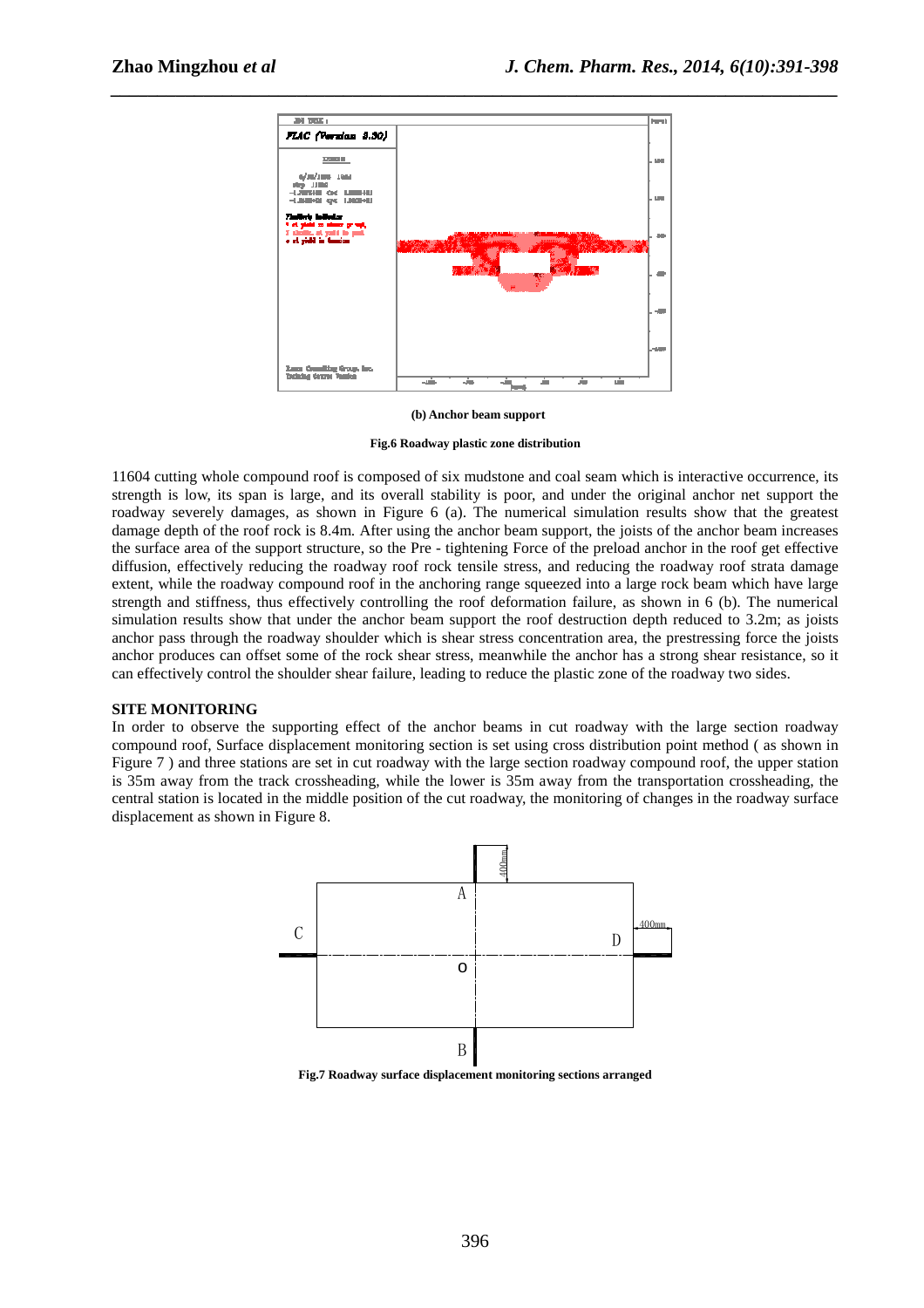

*\_\_\_\_\_\_\_\_\_\_\_\_\_\_\_\_\_\_\_\_\_\_\_\_\_\_\_\_\_\_\_\_\_\_\_\_\_\_\_\_\_\_\_\_\_\_\_\_\_\_\_\_\_\_\_\_\_\_\_\_\_\_\_\_\_\_\_\_\_\_\_\_\_\_\_\_\_\_*

 **(c) Station 3** 

**Fig. 8 Station roadway surface displacement** 

The change curve of the amount of roadway roof subsidence and side wall is divided into two stages in figure. Roof moves down on average at the rate of  $7 \sim 8$  mm/d in the initial roadway excavation and the roof goes into a stable deformation stage after 20 days, roof subsidence speed gradually reduces to 0.5mm/d, at this time the roof subsidence is 171mm; while two sides of roadway, on average, move at a speed of 15 mm/d early in the excavation, the deformation is gradually into the stable period after 12 days, and the speed of two walls closer is reduced to 0.5mm/d, at this time the amount of two walls closer is 148mm. Roadway surrounding rock control effect is better.

#### **CONCLUSION**

1) The view of controlling compound roof of roadway deformation is put forward by using anchor beam supporting technology from the perspective of improving strength and stiffness of surrounding rock, and from prestress diffusion, the formation of high strength and high stiffness YanLiang, shoulder Angle shear structure point of view, the mechanism of controlling compound roof roadway deformation and failure is analyzed by anchor beam supporting.